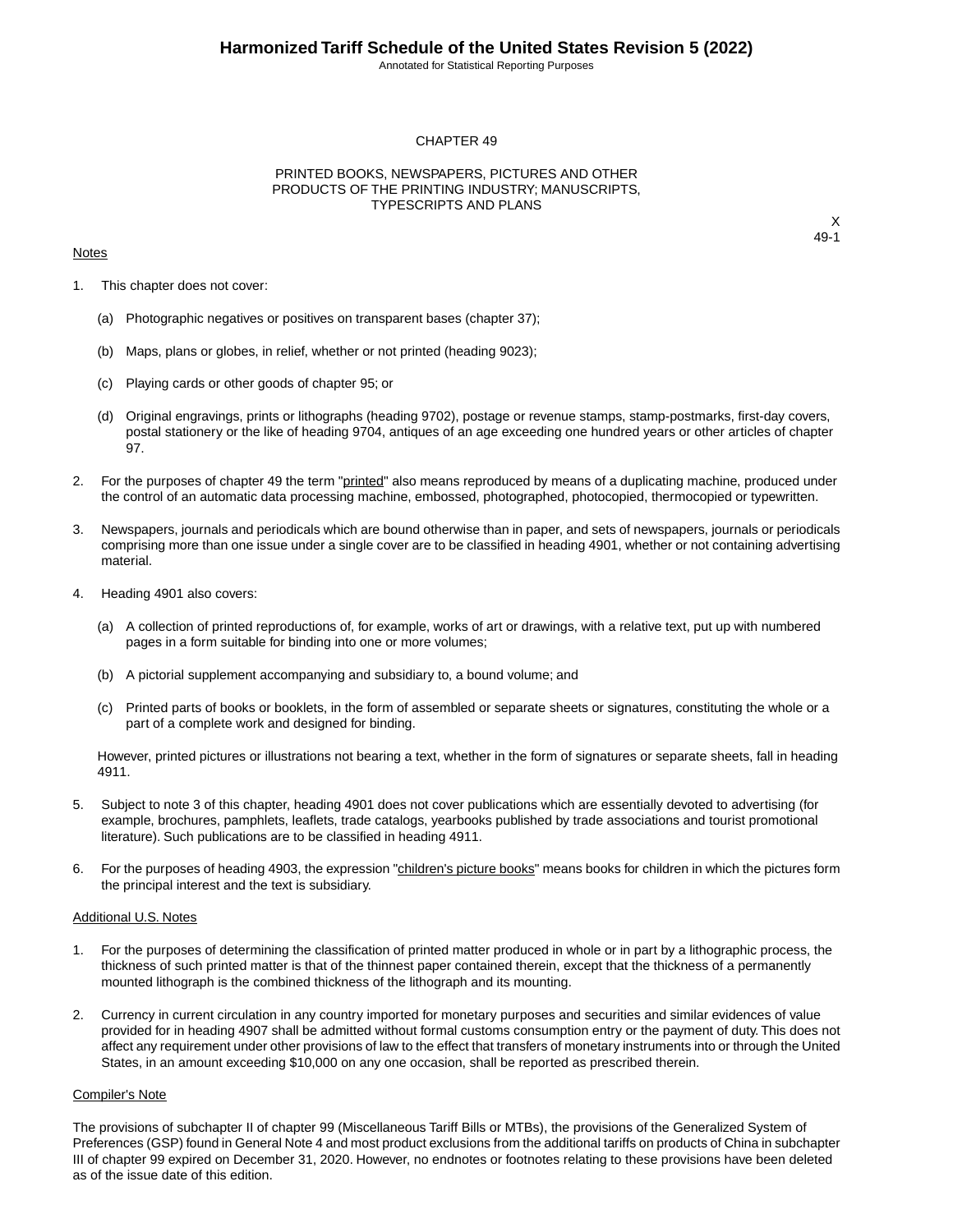## **Harmonized Tariff Schedule of the United States Revision 5 (2022)**

Annotated for Statistical Reporting Purposes

| Heading/      | Stat.       |                                                                                                                                     | Unit                  |                    | Rates of Duty |                |
|---------------|-------------|-------------------------------------------------------------------------------------------------------------------------------------|-----------------------|--------------------|---------------|----------------|
| Subheading    | Suf-<br>fix | <b>Article Description</b>                                                                                                          | of<br>Quantity        | General            | Special       | $\overline{2}$ |
| 4901          |             | Printed books, brochures, leaflets and similar printed matter,                                                                      |                       |                    |               |                |
| 4901.10.00    |             | whether or not in single sheets:                                                                                                    |                       |                    |               |                |
|               | 20          |                                                                                                                                     |                       |                    |               | Free           |
|               | 40          |                                                                                                                                     |                       |                    |               |                |
|               |             | Other:                                                                                                                              |                       |                    |               |                |
| 4901.91.00    |             | Dictionaries and encyclopedias, and serial installments                                                                             |                       | Free <sup>1/</sup> |               | Free           |
|               | 20          |                                                                                                                                     |                       |                    |               |                |
| 4901.99.00    | 40          |                                                                                                                                     |                       | Free <sup>3/</sup> |               | Free           |
|               | 10          |                                                                                                                                     | No.                   |                    |               |                |
|               | 20          | Bound newspapers, journals and periodicals<br>provided for in Legal Note 3 to this chapter                                          | No.                   |                    |               |                |
|               | 30          |                                                                                                                                     | No.                   |                    |               |                |
|               | 40          | Other:<br>Bibles, testaments, prayer books and other                                                                                |                       |                    |               |                |
|               |             |                                                                                                                                     |                       |                    |               |                |
|               | 50          | Technical, scientific and professional books No.<br>Art and pictorial books:                                                        |                       |                    |               |                |
|               | 60          |                                                                                                                                     |                       |                    |               |                |
|               | 65          | Valued \$5 or more each <sup>5/</sup><br>Other:                                                                                     | No.                   |                    |               |                |
|               | 70          |                                                                                                                                     |                       |                    |               |                |
|               | 75          | Rack size paperbound books No.                                                                                                      |                       |                    |               |                |
|               |             | Other:                                                                                                                              |                       |                    |               |                |
|               | 91          | Containing not more than 4 pages                                                                                                    |                       |                    |               |                |
|               | 92          | Containing 5 or more pages each, but                                                                                                |                       |                    |               |                |
|               |             | not more than 48 pages each                                                                                                         |                       |                    |               |                |
|               | 93          |                                                                                                                                     |                       |                    |               |                |
|               |             | Containing 49 or more pages each<br>$\left(\frac{\text{excluding covers}}{\text{sum} \dots \text{max} \cdot \text{max}}\right)$ No. |                       |                    |               |                |
| 4902          |             | Newspapers, journals and periodicals, whether or not illustrated                                                                    |                       |                    |               |                |
|               |             | or containing advertising material:                                                                                                 |                       |                    |               |                |
| 4902.10.00 00 |             |                                                                                                                                     |                       |                    |               | Free           |
| 4902.90       |             | Other:                                                                                                                              |                       |                    |               |                |
| 4902.90.10 00 |             | Newspaper supplements printed by a gravure                                                                                          | No Free <sup>1/</sup> |                    |               | 25%            |
| 4902.90.20    |             |                                                                                                                                     |                       |                    |               | Free           |
|               | 20          | Newspapers appearing less than four times per                                                                                       |                       |                    |               |                |
|               |             |                                                                                                                                     |                       |                    |               |                |
|               | 40          | Other business and professional journals and<br>periodicals (including single issues tied together                                  | No.                   |                    |               |                |
|               | 60          | Other (including single issues tied together for                                                                                    |                       |                    |               |                |
|               |             |                                                                                                                                     |                       |                    |               | Free           |
|               |             |                                                                                                                                     |                       |                    |               |                |
|               |             |                                                                                                                                     |                       |                    |               |                |
|               |             |                                                                                                                                     |                       |                    |               |                |
|               |             |                                                                                                                                     |                       |                    |               |                |
|               |             |                                                                                                                                     |                       |                    |               |                |
|               |             |                                                                                                                                     |                       |                    |               |                |

X 49-2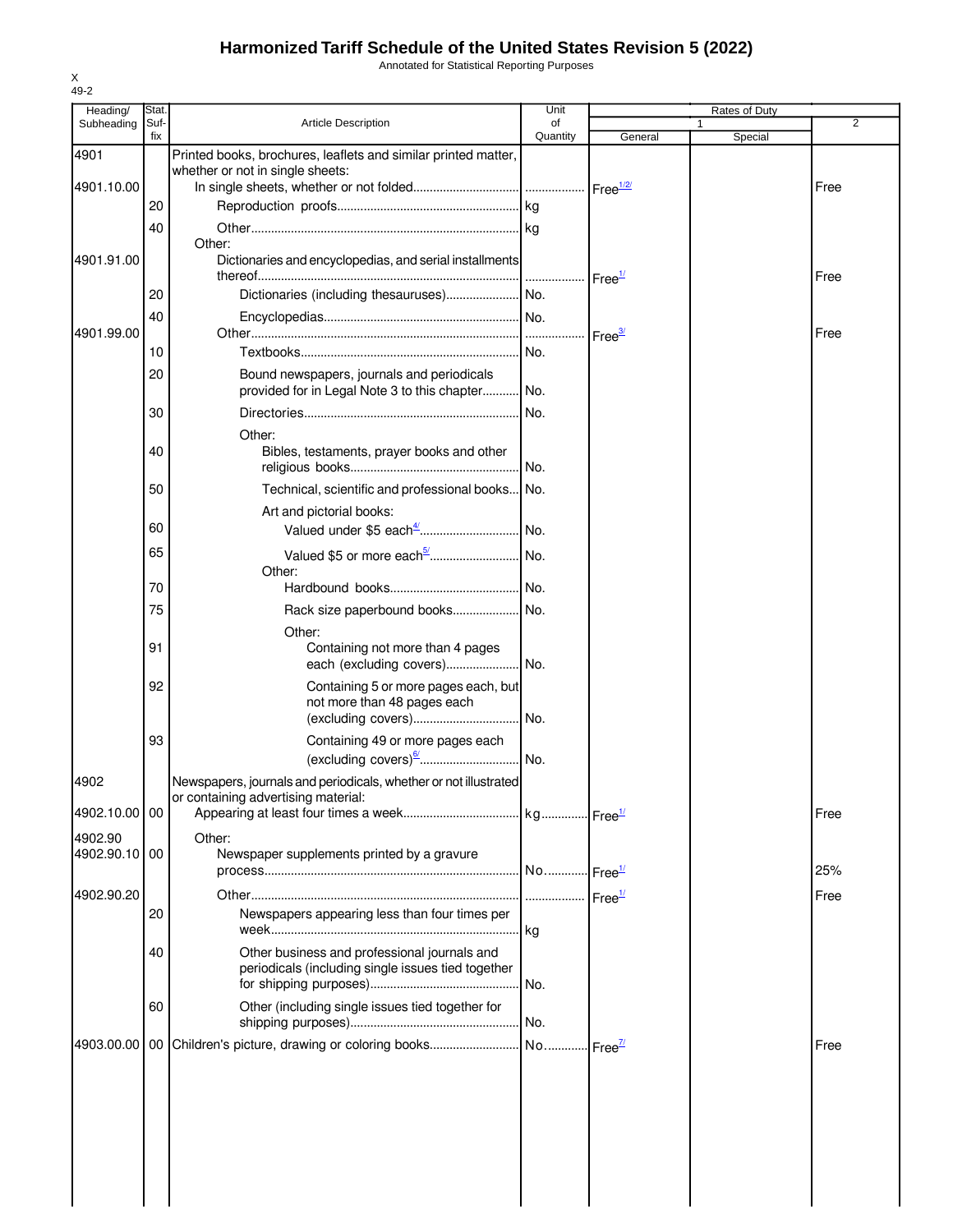# **Harmonized Tariff Schedule of the United States Revision 5 (2022)**

Annotated for Statistical Reporting Purposes

| Heading/                       | Stat.           |                                                                                                                                                                                                                                                                                     | Unit           |         | Rates of Duty           |                |
|--------------------------------|-----------------|-------------------------------------------------------------------------------------------------------------------------------------------------------------------------------------------------------------------------------------------------------------------------------------|----------------|---------|-------------------------|----------------|
| Subheading                     | Suf-<br>fix     | Article Description                                                                                                                                                                                                                                                                 | of<br>Quantity | General | $\mathbf{1}$<br>Special | $\overline{2}$ |
| 4904.00.00                     |                 | Music, printed or in manuscript, whether or not bound or                                                                                                                                                                                                                            |                |         |                         | Free           |
|                                | 20              | Sheet music, whether or not stapled or folded, but not                                                                                                                                                                                                                              |                |         |                         |                |
|                                | 40              |                                                                                                                                                                                                                                                                                     |                |         |                         |                |
| 4905<br>4905.20.00             | 00              | Maps and hydrographic or similar charts of all kinds, including<br>atlases, wall maps, topographical plans and globes, printed:                                                                                                                                                     |                |         |                         | Free           |
| 4905.90<br>4905.90.20          | 00              | Other:                                                                                                                                                                                                                                                                              |                |         |                         | 35%            |
| 4905.90.60                     | 00              |                                                                                                                                                                                                                                                                                     |                |         |                         | Free           |
| 4906.00.00                     |                 | 00 Plans and drawings for architectural, engineering, industrial,<br>commercial, topographical or similar purposes, being originals<br>drawn by hand; handwritten texts; photographic reproductions<br>on sensitized paper and carbon copies of the foregoing kg Free <sup>1/</sup> |                |         |                         | 25%            |
| 4907.00.00                     |                 | 00 Unused postage, revenue or similar stamps of current or new<br>issue in the country in which they have, or will have, a<br>recognized face value; stamp-impressed paper; banknotes;<br>check forms; stock, share or bond certificates and similar                                |                |         |                         | 66¢/kg         |
| 4908<br>4908.10.00             | 00 <sub>1</sub> | Transfers (decalcomanias):                                                                                                                                                                                                                                                          |                |         |                         | $66¢/kg + 15%$ |
| 4908.90.00                     | 00              |                                                                                                                                                                                                                                                                                     |                |         |                         | 88¢/kg         |
| 4909.00                        |                 | Printed or illustrated postcards; printed cards bearing personal<br>greetings, messages or announcements, whether or not<br>illustrated, with or without envelopes or trimmings:                                                                                                    |                |         |                         |                |
| 4909.00.20                     | 00              |                                                                                                                                                                                                                                                                                     |                |         |                         | 25%            |
| 4909.00.40                     | 00              |                                                                                                                                                                                                                                                                                     |                |         |                         | 45%            |
| 4910.00                        |                 | Calendars of any kind, printed, including calendar blocks:<br>Printed on paper or paperboard in whole or in part by a<br>lithographic process:                                                                                                                                      |                |         |                         |                |
| 4910.00.20 00                  |                 |                                                                                                                                                                                                                                                                                     |                |         |                         | 66¢/kg         |
| 4910.00.40 00<br>4910.00.60 00 |                 |                                                                                                                                                                                                                                                                                     |                |         |                         | 19¢/kg<br>35%  |
|                                |                 |                                                                                                                                                                                                                                                                                     |                |         |                         |                |

X 49-3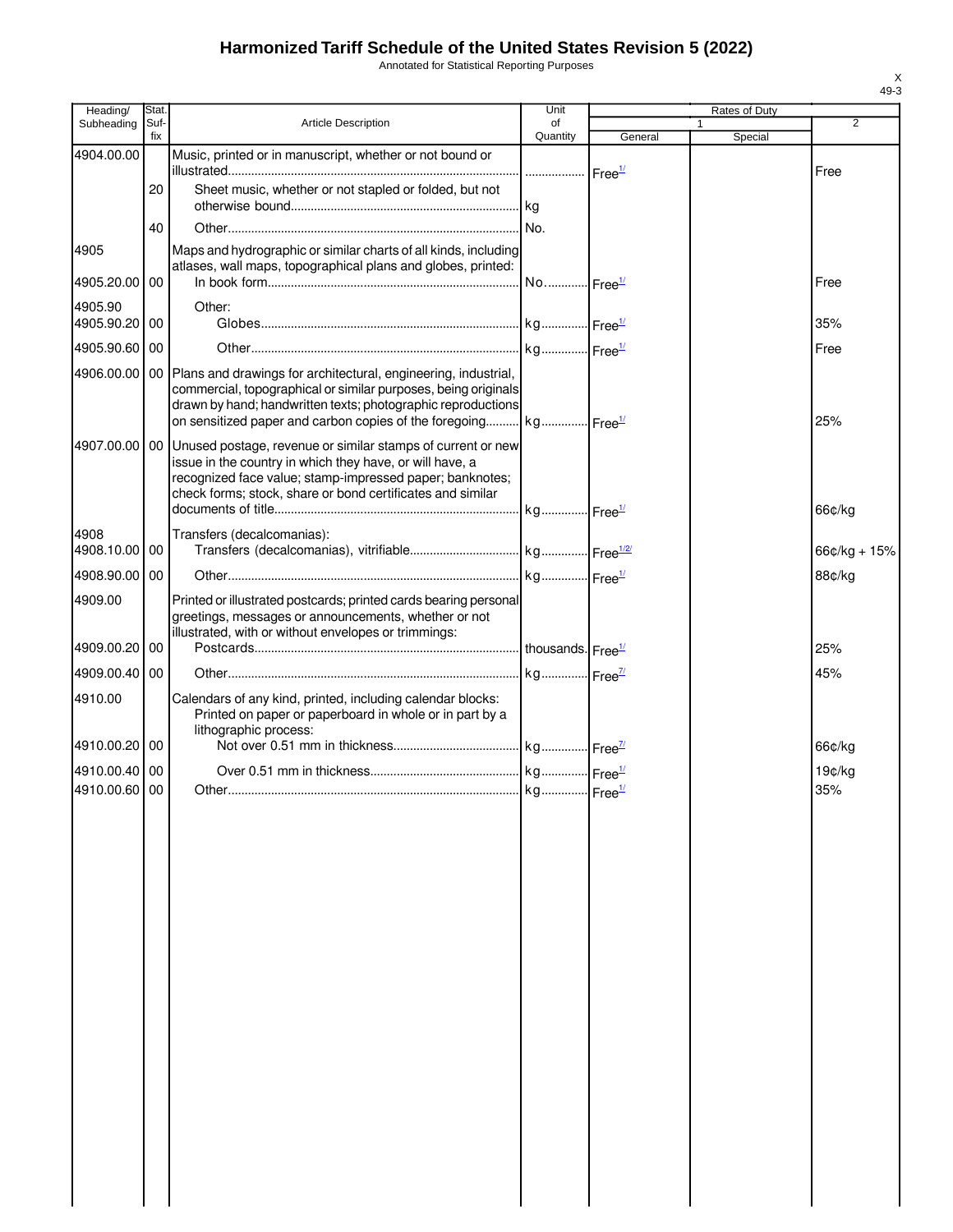## **Harmonized Tariff Schedule of the United States Revision 5 (2022)**

Annotated for Statistical Reporting Purposes

| Heading/              | Stat.       |                                                                                                                                                                                                                                                                                                          | Unit                        |         | Rates of Duty |                 |
|-----------------------|-------------|----------------------------------------------------------------------------------------------------------------------------------------------------------------------------------------------------------------------------------------------------------------------------------------------------------|-----------------------------|---------|---------------|-----------------|
| Subheading            | Suf-<br>fix | <b>Article Description</b>                                                                                                                                                                                                                                                                               | of<br>Quantity              | General | 1<br>Special  | 2               |
| 4911<br>4911.10.00    |             | Other printed matter, including printed pictures and<br>photographs:<br>Trade advertising material, commercial catalogs and the                                                                                                                                                                          |                             |         |               | Free            |
|                       | 20          | Printed catalogs relating principally to current offers<br>for the sale of United States products                                                                                                                                                                                                        | Free <sup>1/</sup><br>I No. |         |               |                 |
|                       | 40          | Printed catalogs, price lists or trade notices, relating<br>to offers, by a person whose principal place of business<br>or bonafide residence is in a foreign country, to sell or<br>rent products of a foreign country or to furnish foreign<br>or international transportation or commercial insurance | I No.                       |         |               |                 |
|                       | 60          | Tourist and other literature (including posters),<br>containing geographic, historical, hotel, institutional,<br>timetable, travel or similar information, principally with<br>respect to places, travel facilities or educational<br>opportunities outside the customs territory of the United          |                             |         |               |                 |
|                       | 80          |                                                                                                                                                                                                                                                                                                          |                             |         |               |                 |
| 4911.91<br>4911.91.10 | 00          | Other:<br>Pictures, designs and photographs:<br>Printed over 20 years at time of importation kg Free <sup>1/</sup>                                                                                                                                                                                       |                             |         |               | Free            |
| 4911.91.15            | 00          | Printed not over 20 years at time of importation:<br>Suitable for use in the production of articles of                                                                                                                                                                                                   |                             |         |               | Free            |
| 4911.91.20            |             | Other:<br>Lithographs on paper or paperboard:                                                                                                                                                                                                                                                            |                             |         |               | 66¢/kg          |
|                       | 20          |                                                                                                                                                                                                                                                                                                          |                             |         |               |                 |
|                       | 40          |                                                                                                                                                                                                                                                                                                          |                             |         |               |                 |
| 4911.91.30            | 00          | Over 0.51 mm in thickness kg Free <sup>277</sup>                                                                                                                                                                                                                                                         |                             |         |               | 19.3¢/kg        |
| 4911.91.40            |             |                                                                                                                                                                                                                                                                                                          |                             |         |               | 25%             |
|                       | 20          |                                                                                                                                                                                                                                                                                                          |                             |         |               |                 |
| 4911.99               | 40          | Other:                                                                                                                                                                                                                                                                                                   |                             |         |               |                 |
| 4911.99.20            | 00          | International customs forms (carnets) and parts<br>thereof, in English or French (whether or not in                                                                                                                                                                                                      |                             |         |               | Free            |
|                       |             | Other:                                                                                                                                                                                                                                                                                                   |                             |         |               |                 |
| 4911.99.60 00         |             | Printed on paper in whole or in part by a                                                                                                                                                                                                                                                                |                             |         |               | $66¢/kg + 0.4%$ |
| 4911.99.80 00         |             |                                                                                                                                                                                                                                                                                                          |                             |         |               | 35%             |
|                       |             |                                                                                                                                                                                                                                                                                                          |                             |         |               |                 |

X 49-4